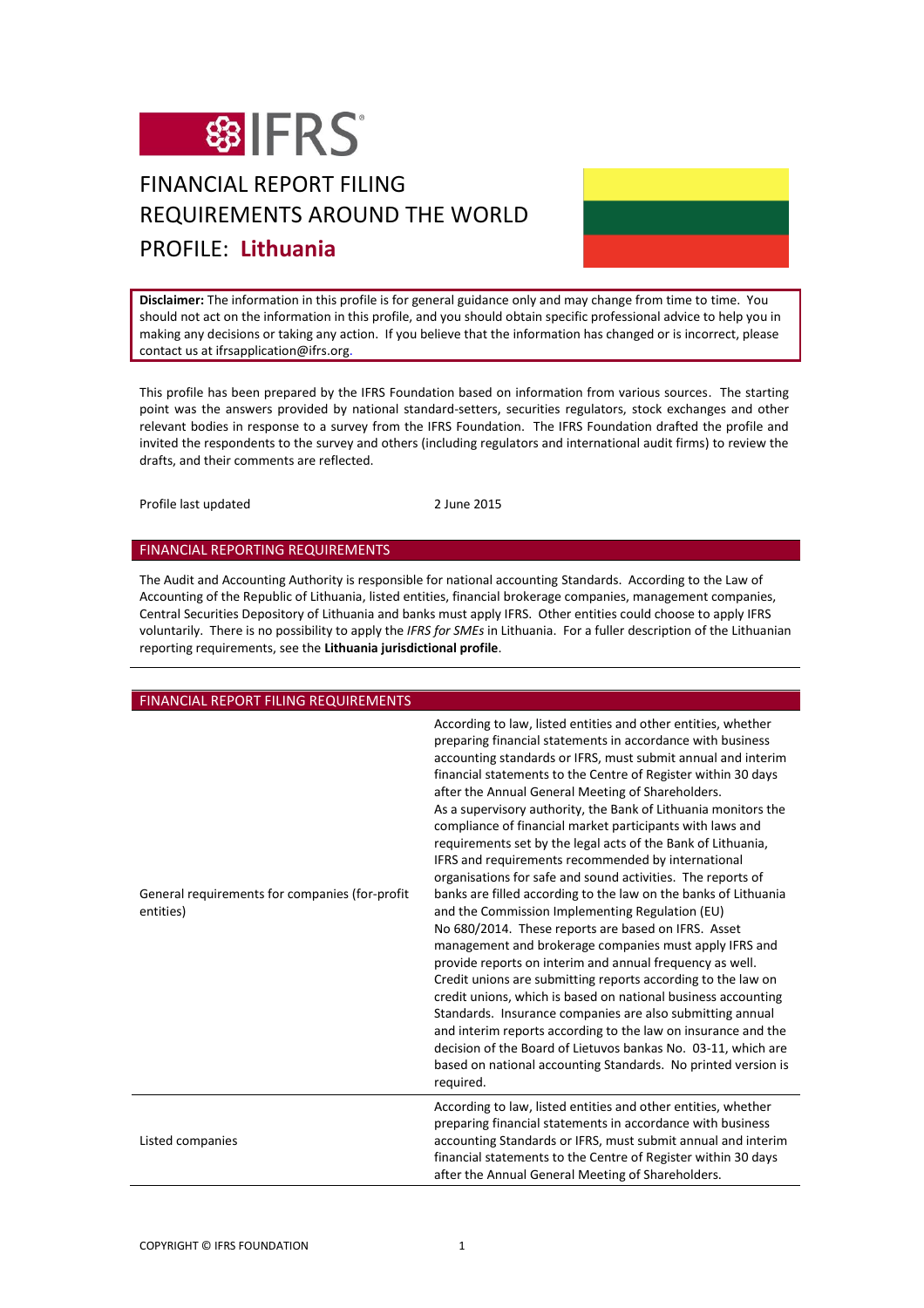## GENERAL ELECTRONIC FILING REQUIREMENTS

OF BECISTER

| General requirement for companies | The Centre of Register requires filing by electronic forms and,<br>if it is needed, accompanied by PDF files. A printed version is<br>not required. |
|-----------------------------------|-----------------------------------------------------------------------------------------------------------------------------------------------------|
| Listed companies                  | The Centre of Register requires filing by electronic forms and,<br>if it is needed, accompanied by PDF files. A printed version is<br>not required. |

## STRUCTURED DATA ELECTRONIC FILING FORMATS (for example, XBRL, form-specific etc)

| <b>UENTRE OF REGISTER</b>                                                          |                                       |
|------------------------------------------------------------------------------------|---------------------------------------|
| What type or format of electronic filing is<br>required or permitted?              | Electronic forms in HTML or XML       |
| What documents are required to be filed to the<br>electronic filing system?        | Accompanied by PDF files if necessary |
| Is the financial data provided in XBRL format<br>publicly available?               | Yes                                   |
| Is the XBRL reporting system based on the IFRS<br>Taxonomy issued by the IASB?     | N/A                                   |
| If no, what are the reasons for not using the IFRS<br>Taxonomy?                    | N/A                                   |
| Is the IFRS for SMEs filing adopted in the XBRL<br>reporting system?               | N/A                                   |
| If no, are there any plans to implement the IFRS<br>for SMEs filing in the future. | N/A                                   |

## EXTENT OF THE IFRS TAXANOMY ADOPTED IN THE XBRL REPORTING SYSTEM

| How is the XBRL financial statement reporting<br>system set up?                                                        | N/A |
|------------------------------------------------------------------------------------------------------------------------|-----|
| What is (are) the intended purpose(s) of the<br>local base taxonomy?                                                   | N/A |
| Which IFRS Taxonomy files are used?                                                                                    | N/A |
| Which part(s) of the IFRS (local) Taxonomy do<br>filers' submissions import/refer to?                                  | N/A |
| Are filers permitted to replace or override any<br>aspects or specified features of the IFRS (local)<br>Taxonomy?      | N/A |
| If yes, which aspects and how does this work?                                                                          | N/A |
| What is the scope or coverage of XBRL<br>filing/tagging?                                                               | N/A |
| Are there any plans to extend the coverage of<br>the XBRL filing/tagging in the future?                                | N/A |
| Which version(s) of the IFRS Taxonomy is (are)<br>being used?                                                          | N/A |
| If the taxonomy is to be updated to the<br>2014/2015 version, which of the following<br>module(s) is (are) to be used? | N/A |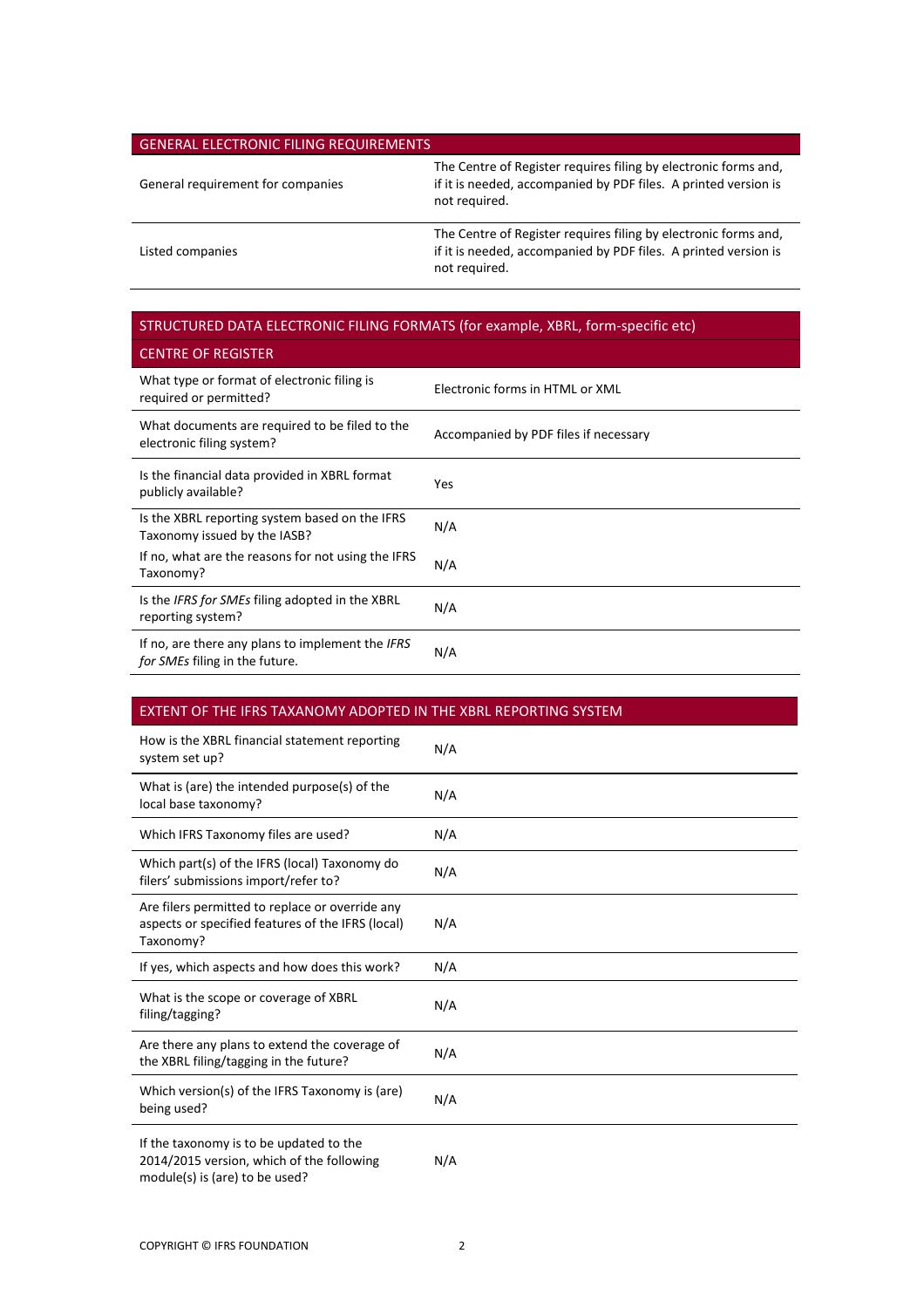#### EXTENT OF THE IFRS TAXANOMY ADOPTED IN THE XBRL REPORTING SYSTEM

Any guidelines or submission rules for filers? N/A

### USE OF XBRL BY OTHER BODIES

Do bodies in this jurisdiction use XBRL for purposes other than general purpose financial reports? (For example, taxation authorities, statistical purposes etc.)

Yes. [Bank of Lithuania.](#page-2-0)

#### <span id="page-2-0"></span>BANK OF LITHUANIA

#### Yes. Bank of Lithuania.

Do bodies in this jurisdiction use XBRL for purposes other than general purpose financial reports? (For example, taxation authorities, statistical purposes etc.)

After the Capital Requirements Directive and Regulation (CRD IV) directive went into force, the Bank of Lithuania used the EBA Data Point Model and the EIOPA Data Point Model for reporting purposes. The IFRS Taxonomy is not used. Data gathered for supervision purposes are not available publicly. However, some key performing indicators based on the XBRL data are publicly available:

[http://lb.lt/main\\_indicators\\_of\\_banking\\_sector\\_activities](http://lb.lt/main_indicators_of_banking_sector_activities) [http://lb.lt/consolidated\\_main\\_indicators\\_of\\_banking\\_sector\\_](http://lb.lt/consolidated_main_indicators_of_banking_sector_activities) [activities](http://lb.lt/consolidated_main_indicators_of_banking_sector_activities)

[http://lb.lt/key\\_performance\\_indicators\\_of\\_the\\_credit\\_union](http://lb.lt/key_performance_indicators_of_the_credit_unions_sector) s sector etc

| PRIMARY CONTACTS         |                                                                                                                                                                                                                                                                                                                                                                                                                                                                                                                                                                                                                                                                                                                                                                                                                                                                                                                                           |
|--------------------------|-------------------------------------------------------------------------------------------------------------------------------------------------------------------------------------------------------------------------------------------------------------------------------------------------------------------------------------------------------------------------------------------------------------------------------------------------------------------------------------------------------------------------------------------------------------------------------------------------------------------------------------------------------------------------------------------------------------------------------------------------------------------------------------------------------------------------------------------------------------------------------------------------------------------------------------------|
| Organisation             | The Authority of Audit and Accounting (AAA).                                                                                                                                                                                                                                                                                                                                                                                                                                                                                                                                                                                                                                                                                                                                                                                                                                                                                              |
| Role of the organisation | The AAA is the official standard-setting body. Under the<br>Government act No. 749 of 23-07-2008, the AAA is a public<br>entity, accountable to the Ministry of Finance. It operates<br>according to the Constitution of the Republic of Lithuania, the<br>Civil Code of the Republic of Lithuania, the Law on Public<br>Institution, the Law on Audit, the Accounting Law, the<br>Financial Statements of Entities Law, the Law on Consolidated<br>Financial Statements for a Group of Entities, other laws and<br>the AAA Charter, which was approved by the Order of the<br>Minister of Finance on 26/08/2008. The business accounting<br>Standards (national accounting Standards) are applied for<br>profit-seeking limited civil liability legal entities and<br>non-limited civil liability legal entities if legal acts commit them<br>to draw up financial statements or they decide themselves to<br>make financial statements. |
| Website                  | www.aat.lt                                                                                                                                                                                                                                                                                                                                                                                                                                                                                                                                                                                                                                                                                                                                                                                                                                                                                                                                |
| Email contact            | admin@aat.lt                                                                                                                                                                                                                                                                                                                                                                                                                                                                                                                                                                                                                                                                                                                                                                                                                                                                                                                              |
|                          |                                                                                                                                                                                                                                                                                                                                                                                                                                                                                                                                                                                                                                                                                                                                                                                                                                                                                                                                           |
| Organisation             | Bank of Lithuania, Supervision Service                                                                                                                                                                                                                                                                                                                                                                                                                                                                                                                                                                                                                                                                                                                                                                                                                                                                                                    |
| Role of the organisation | The Supervision Service of the Bank of Lithuania performs the<br>supervision of banks, insurance companies, credit unions and<br>other financial institutions. The supervision of the financial<br>market participants aims to ensure that they have adequate<br>capital and liquidity and that the risk they assume would be<br>properly managed. To achieve these tasks, the Bank of<br>Lithuania collects financial and regulatory prudential reports<br>from market participants.                                                                                                                                                                                                                                                                                                                                                                                                                                                     |